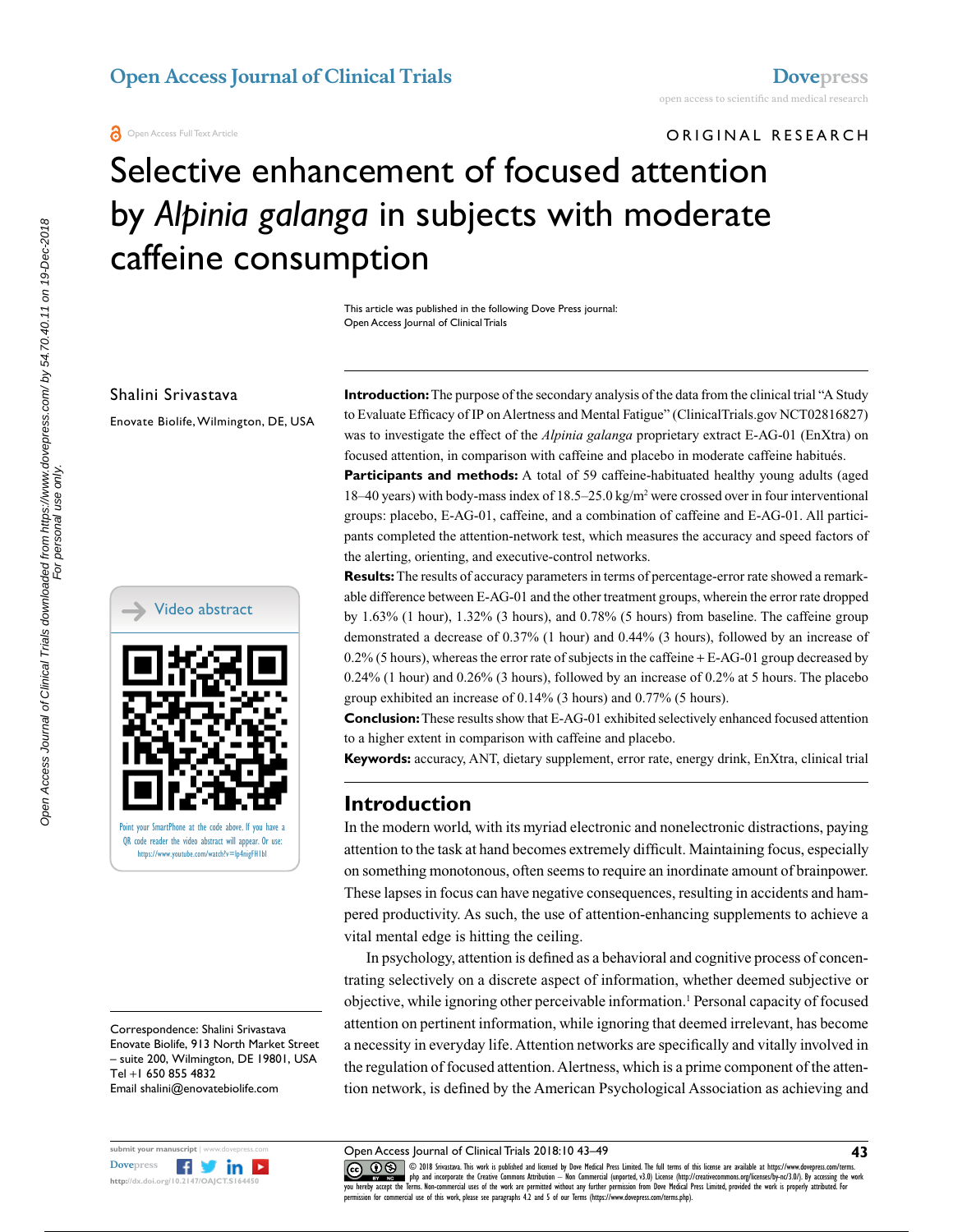maintaining a state of high sensitivity to incoming stimuli. To state it in simple terms, it is the state of being awake, aware, attentive, and prepared to act or react.

*Alpinia galanga*, a common culinary spice, has been traditionally used for the treatment of various diseases, due to its anti-inflammatory, analgesic, hypoglycemic, antiallergenic, antimicrobial, gastroprotective, antioxidant, antiplatelet, anticancer, and immunomodulatory properties. The nootropic effect of *A. galanga* has also been well explored;<sup>2</sup> however, EnXtra, a proprietary extract of *A. galanga* (E-AG-01), has been proven in a clinical study to be an efficient psychostimulant.<sup>3</sup> In this randomized, placebo-controlled crossover study, effect of EnXtra on the attention network was studied using Fan et al's attention-network test (ANT).<sup>4</sup> The ANT is a widely used tool in psychophysiology to understand attention processes (alerting, orienting, and executing effects). The study demonstrated that administration of caffeine (200 mg) led to a rise in mental alertness; however, the effect was observed to decline within 3 hours, whereas E-AG-01 demonstrated prolonged alertness, lasting throughout the duration of the study, ie, 5 hours. However, the paper did not explain the role of EnXtra in improving mental acuity by using error rate as a parameter for the participants.

American Psychological Association has defined focus as "the attention concentrated on certain stimuli in the environment and not others, enabling important stimuli to be distinguished from peripheral or incidental ones." For example, it is really important for participants engaged in sports to concentrate on performance-enhancing cues and avoid irrelevant cues. To elucidate further by an analogy, a tennis player should focus primarily on the position of the ball and be capable of avoiding other irrelevant cues, such as hanging placards and banners.

ANT helps to analyze an individual's ability to distinguish important stimuli, and its results help identify correctly placed cues, which otherwise results in error. Based on this fact, we decided to evaluate the effect of E-AG-01 on the accuracy factor of attention via a supplemental data analysis on error rate of the same study, which was not included in the designed statistical analysis plan of the study. The intention was to explore the role of E-AG-01 in improving mental sharpness by focusing on these relevant cues and decreasing the number of errors during the test.

## **Participants and methods**

This was a randomized, double-dummy, double-blind, placebo-controlled, crossover study that was designed, conducted, analyzed, and reported in accordance with laid ethical guidelines (Declaration of Helsinki, International Conference on Harmonisation Good Clinical Practice [ICH-GCP]), in order to maintain the authenticity and credibility of the data. The study was reviewed by an independent ethics committee (Aditya Ethics Committee, Ahmedabad, India; registered with the Office for Human Research Protections, US Department of Health and Human Services; IRB00006475) and approved on February 9, 2016. This clinical trial was registered in the trial registry before enrollment of the participants ([ClinicalTrials.gov](https://clinicaltrials.gov/) NCT02816827). The study was initiated on March 2, 2016, and the last subject's last visit occurred on August 24, 2016.

### Study population

Potential volunteers were contacted through multiple sources, including an in-house "healthy volunteers" database and a consumer-group survey agency. Informed consent to participate in the study was signed by each participant screened. The signed informed consent also authorized the study investigator to release relevant protected health information collected during the study. Privacy rights of participants were observed throughout the study. All subjects were screened for demographic parameters (age, sex, height, weight, and body-mass index) at the screening visit to confirm compliance with the protocol. Baseline characteristics of the population are presented in Table 1. Healthy nonsmoking caffeine-habituated male and female teetotalers 18–40 years old with at least minimal computer literacy were enrolled in the study. Caffeine-consumption history was recorded to ensure that participants were acquainted with caffeine's stimulant effects and were not caffeine-sensitive. Subjects with body-mass index  $18.50 - 25.0$  kg/m<sup>2</sup>, resting blood pressure ≤140/90 mmHg, and alertness score (ANT version 1.3.0) of 50±20 ms at screening visit and subsequent study visits were considered eligible. Subjects with a Generalized Anxiety Disorder (GAD)-7 score  $\geq$ 7 and Patient Health Questionnaire (PHQ)-9 score ≥14 were excluded, as higher scores are associated with mood disturbances and clinical

|  |  |  | <b>Table I</b> Baseline demographic characteristics (n=59) |  |
|--|--|--|------------------------------------------------------------|--|
|--|--|--|------------------------------------------------------------|--|

| <b>Parameters</b> | Mean (SD)      |  |
|-------------------|----------------|--|
| Mean age (years)  | 22.76 (5.53)   |  |
| Sex(%)            | Female=29 (49) |  |
|                   | Male= $30(51)$ |  |
| BMI $(kg/m2)$     | 21.49 (2.05)   |  |
| PHQ9              | 1.76(1.97)     |  |
| GAD7              | 1.44(1.52)     |  |

**Abbreviations:** BMI, body-mass index; PHQ, Patient Health Questionnaire; GAD, Generalized Anxiety Disorder (scale).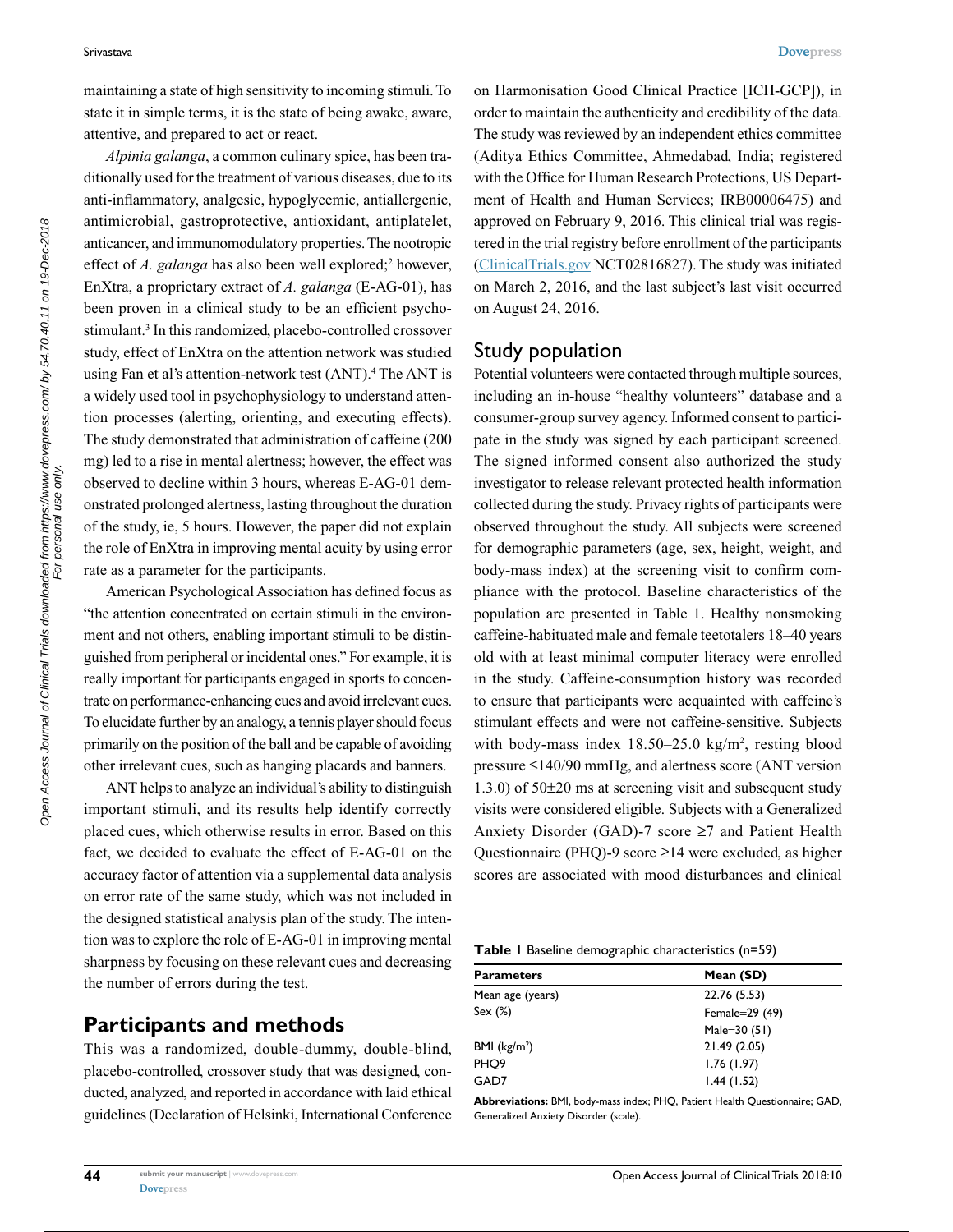conditions known to impact study end points.5,6 Pregnant or breast-feeding females were excluded, and those currently in their menstrual period were included only after the last day of menstrual flow. Females consuming oral contraceptives were included in the study only after switching to barrier contraception and a washout period of 7 days from the last dose of oral contraception. Any concomitant therapy was strictly prohibited during the course of the study. All subjects were provided with a demonstration of study procedures and relevant instructions. Informed consent to participate in the study and authorization for release of relevant protected health information to the study investigator were obtained from each of the enrolled subjects.

#### Interventions

Subjects were divided into four treatment arms and randomized (based on the randomization chart in SPSS version 10.0) for allocation to one of the interventional products (IPs) on each study visit, and a similar trend was followed for subsequent visits. The remaining interventions on consecutive visits were administered only after a sufficient washout period of not less than 5 half-lives of caffeine in the blood to avoid a carryover effect. IPs included placebo, *A. galanga* proprietary extract (E-AG-01), caffeine, and a combination of E-AG-01 with caffeine (composite). All treatments were administered to subjects in the form of capsules that were identical in appearance and packed in duly labeled highdensity polyethylene bottles. Blinding codes were secured at the site in tamper-evident sealed envelopes with no access to the study team. As such, the double-blind nature of the study was ensured and strictly followed. Subjects receiving only *A. galanga*, caffeine, or placebo were coassigned to an additional placebo capsule to achieve a double-dummy design identical to the caffeine + E-AG-01 regime. The composition details of all IPs are listed in Table 2. Gastronomic use of *A. galanga* has generally been well documented in the form of spice. It has also been reported to improve cognitive performance in animals; however, the current study aimed to explore the role of this *A. galanga* rhizome extract in decreasing errors

**Table 2** Composition of treatments

| <b>Ingredients</b>            | Placebo | <b>E-AG-01</b>                         | Caffeine |
|-------------------------------|---------|----------------------------------------|----------|
|                               |         | (mg/capsule) (mg/capsule) (mg/capsule) |          |
| $E-AG-01$                     |         | 300                                    |          |
| Caffeine (anhydrous)          |         |                                        | 200      |
| Microcrystalline<br>cellulose | 550     | 250                                    | 350      |
| Fill weight/capsule           | 550     | 550                                    | 550      |

made during high-demand cognitive tasks. The study used a water-soluble, methyl eugenol-free extract standardized for polyphenols, flavonoids, polysaccharides, and pyrocatecollictype tannins. Pure anhydrous caffeine (99.7%) was supplied by Shri Ahimsa Mines and Minerals (Jaipur, India).

#### Test-visit procedure

Subjects reported to the clinic during morning hours, with testing beginning early in the day (8–9 am) for each visit to avoid the influence of daily challenges (related to mental and physical stress) on study outcomes. Also, the time of day was matched for all four visits to reduce variability in response due to diurnal patterns. Subjects reported to the clinic following 24-hour abstinence from caffeine-containing products or any psychostimulants prior to all study visits. Subjects were also instructed to obtain sufficient sleep during the night prior to testing, which was confirmed by an updated sleep diary. Upon arrival at the clinic, subjects were asked to relax for 15–20 minutes, after which vital parameters were measured and a standardized meal of ~200 ca was provided to control variations from possible confounding dietary factors. Baseline data were collected at 30 minutes postbreakfast, followed by the administration of an IP, wherein one dose of the product was administered to the subject by a trial coordinator at the investigational site.

The study tool was administered at 1, 3, and 5 hours post-IP administration and data collected. No other food or calorie-containing beverages were provided during this period. Subjects were allowed to drink water as desired and relax in an isolated room at a comfortable temperature with free access to a computer or magazines during the clinic stay. Any psychostimulating activity was strictly prohibited during this period. To analyze the effect of the IP on sleep architecture, a second dose of the corresponding IP was supplied in a labeled bottle to be taken before dinner during the same night of the visit, and subjects were asked to record all details pertaining to sleep quality and duration in the sleep diary. To ensure treatment compliance, product accountability was monitored by a clinical research coordinator on the following visit. Vital parameters (heart rate and pulse rate) were monitored for each subject to explore the safety of the intervention in the study population. Any adverse event encountered during the study was planned to be reported as per the ICH-GCP guidelines.

#### Study tool

The ANT was developed in 2002 by Fan et al, and is based on a well-developed neural network model of the human attention system.<sup>6</sup> The test is a measure of attention designed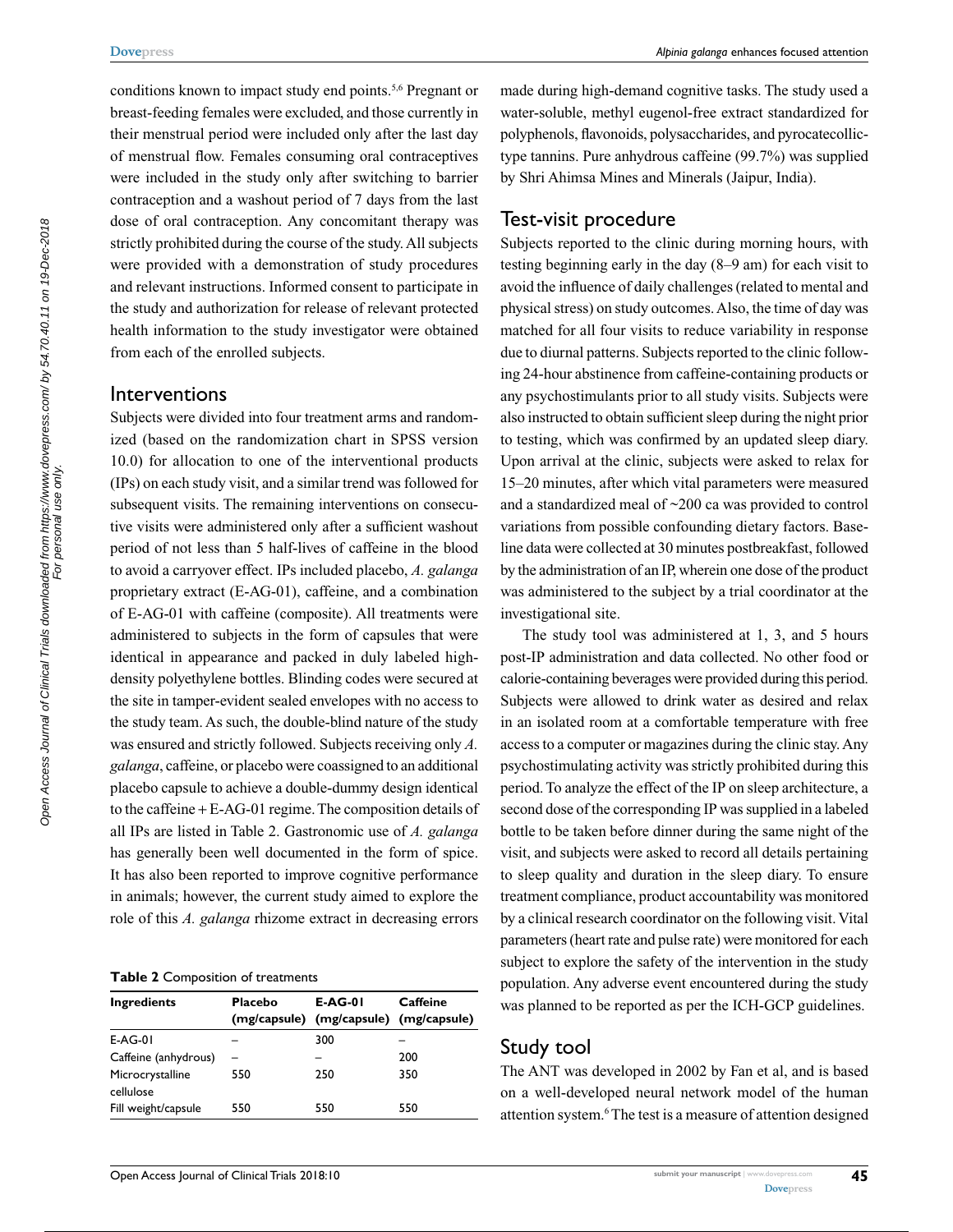to quantify the efficiency of vigilance, orienting, and executive-control networks through the combination of a cued reaction-time task<sup>7</sup> and a flanker task.<sup>8</sup>

As a speed-choice task, ANT provides two measures of performance: (a) response time, which is indicative of response speed and, (b) error rate, which suggests task accuracy. Based on collective information from these scores, inter-network and within-network correlations can be established to examine network performance for the presence of a speed–accuracy tradeoff. The ANT has been widely used to assess mental performance in both healthy and diseased populations.5,9 Participants were seated in a silent and secluded room. All external distractions were avoided, and participants were asked to give complete attention to the task at hand. They were instructed to press a button as accurately and quickly as possible to identify the direction of the target, which was a leftward or rightward arrow at the center and flanked on either side by two arrows in the same direction (congruent condition) or the opposite direction (incongruent condition). The target and flankers were presented until the participant made a response or 2,000 ms elapsed. A cue (an asterisk) was presented for 200 ms before the target appeared.

The task used three cue conditions: no cue (baseline), center cue (at the fixation for alerting), and spatial cue (at the target location for alerting and orienting).

#### Statistical analysis

A supplemental poststudy analysis was performed on the ANT data, wherein the effect of E-AG-01 on the second performance measure, ie, accuracy was analyzed in terms of change in error rate. It was calculated based on percentage correct and incorrect hits, and percentage error rate was determined from the average wrong responses registered at 1, 3, and 5 hours postingestion of E-AG-01, caffeine, a combination of the two, or placebo. Student's paired *t*-test was used for intergroup comparisons at different time points using SPSS 15.0 for Windows (SPSS, Chicago, IL, USA). The effect of IPs on accuracy factors of attention, ie, focused and selective attention, served as the ultimate aim for this analysis.

#### **Results**

Of 124 participants screened for the study, 59 meeting the protocol-defined inclusion criteria were enrolled in the study. The study flowchart is depicted in Figure 1. Patient Health



**Figure 1** Participant flowchart.

**Abbreviation:** ANT, attention-network test.

Open Access Journal of Clinical Trials downloaded from https://www.dovepress.com/ by 54.70.40.11 on 19-Dec-2018<br>For personal use only. Open Access Journal of Clinical Trials downloaded from https://www.dovepress.com/ by 54.70.40.11 on 19-Dec-2018 For personal use only.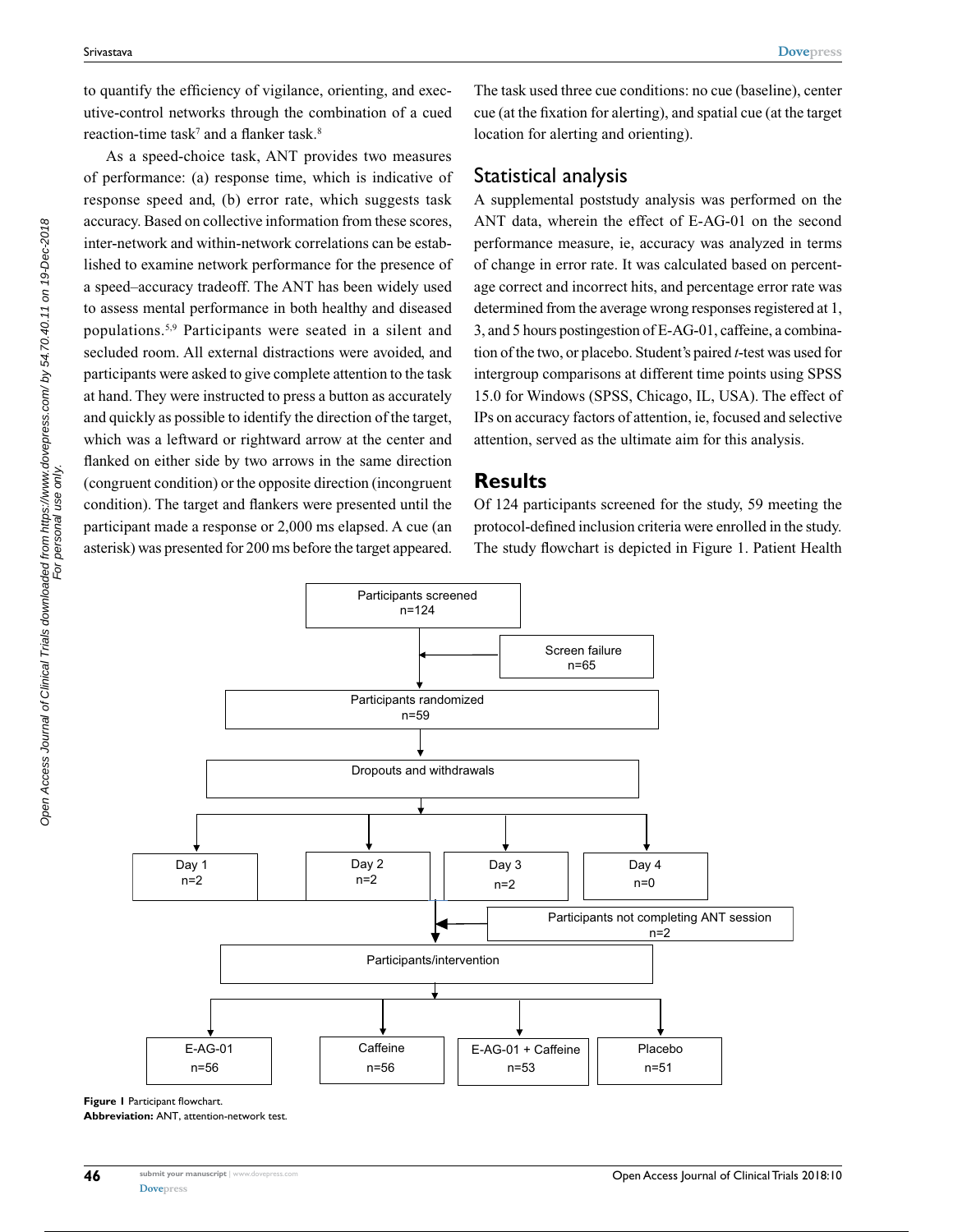Questionnaire-9 (PHQ-9) and Generalized Anxiety Disorder Screening (GAD-7) scores indicated that the subjects did not have any mental health concerns, such as anxiety or depression. The error rate per second in E-AG-01 group declined from 4.48 (0.85%) at baseline to 2.85 (0.36%), exhibiting a decrease of 1.63% at 1 hour. The error rate remained low: 1.32% and 0.77% from baseline at 3 and 5 hours, respectively. This decrease in error rate was remarkable and consistent for a period of 5 hours compared to placebo, which demonstrated almost no change at 1 hour and an increase in error rate at 3 (0.14%) and 5 hours (0.77%). The caffeine group demonstrated a decrease of 0.37% (1 hour) and 0.44% (3 hours) and subsequently an increase of 0.2% (5 hours), whereas the error rate of subjects in the caffeine + E-AG-01 group decreased by 0.24% and 0.26% at 1 and 3 hours, respectively, followed by an increase of 0.2% at 5 hours. Changes in error rate are presented in Table 3. Therefore, the reduction in error rate in response to neutral, incongruent, and congruent flanker stimuli led to an increase in facilitation after the consumption of E-AG-01. These observations revealed higher mean accuracy and a significant reduction in error rate in the E-AG-01 group in comparison with the remaining study groups.

## **Discussion**

The present placebo-controlled clinical trial<sup>3</sup> evaluated the psychostimulant effect of E-AG-01 alone and in combination with caffeine. Based on the results of predetermined efficacy outcomes, it was concluded that the stimulant effect of E-AG-01 was indeed superior to caffeine, with a novel finding of its capacity to relieve the caffeine-withdrawal effect. Attention is a vast paradigm that involves several subcomponents, such as arousal (activation level and level of alertness), focused attention (ability to focus attention on a stimulus), sustained attention (ability to attend to a stimulus

**Table 3** Error rate

| Error/sec                              | Placebo     | <b>E-AG-01</b> | Caffeine+      | <b>Caffeine</b> |  |  |
|----------------------------------------|-------------|----------------|----------------|-----------------|--|--|
|                                        |             |                | <b>E-AG-01</b> |                 |  |  |
| <b>Baseline</b>                        | 2.86(0.46)  | 4.48(0.85)     | 3.05(0.50)     | 3.14(0.51)      |  |  |
| I hour                                 | 2.86(0.34)  | 2.85(0.36)     | 2.81(0.36)     | 2.77(0.31)      |  |  |
| 3 hours                                | 3.01 (0.39) | 3.16(0.39)     | 2.78(0.38)     | 2.70(0.34)      |  |  |
| 5 hours                                | 3.64(0.47)  | 3.70 (0.48)    | 3.25(0.4)      | 3.34(0.42)      |  |  |
| Change                                 |             |                |                |                 |  |  |
| l hour                                 | 0(0.37)     | $-1.63(0.84)$  | $-0.24(0.38)$  | $-0.37(0.45)$   |  |  |
| 3 hours                                | 0.14(0.39)  | $-1.32(0.79)$  | $-0.26(0.41)$  | $-0.44(0.45)$   |  |  |
| 5 hours                                | 0.77(0.47)  | $-0.77(0.83)$  | 0.20(0.43)     | 0.19(0.44)      |  |  |
| Intergroup analysis (Student's t-test) |             |                |                |                 |  |  |
| I hour                                 | NA          | 0.085          | 0.519          | 0.657           |  |  |
| 3 hours                                |             | 0.101          | 0.331          | 0.471           |  |  |
| 5 hours                                |             | 0.113          | 0.372          | 0.373           |  |  |

**Abbreviation:** NA, not applicable. **Figure 2** Change in error rate.

or activity over a long period), selective attention (ability to attend to a specific stimulus or activity in the presence of other distracting stimuli), alternating attention (ability to change focus between two or more stimuli), and divided attention (ability to attend to different stimuli or attention at the same time).<sup>10</sup> The most enduring outcome of focused attention is the extent to which distractions can be prevented, resulting in lower error rate and increased accuracy.

When treated with placebo, participants showed a rise in error rate, a pattern that is commonly observed with increasing time on tasks. As expected, this group had a persistent error rate at 1 hour and gradually increased, reaching 27.3% over baseline at the end of 5 hours. We observed that after ingestion of 300 mg E-AG-01, subjects were consistently able to reduce the error rate for the next 5 hours compared to baseline. The decrease in error rate was 29.46% and 17.4% from baseline at 3 and 5 hours, respectively. The error rate in the caffeine group initially decreased at 1 hour, but then following the phenomenon of caffeine "crash", error incidence almost tripled in magnitude  $(-14.0\%$  to  $+6.4\%)$  by 5 hours, owing to the impending caffeine crash. When combined, EnXtra + caffeine did not impact the error rate as significantly as stand-alones (decrease of 7.9% [1 hour] and 8.6% [3 hours], with an increase of 6.6% by 5 hours); however, the combination remained effective in averting the caffeine crash, in a similar way as that demonstrated by the previous published study.3 Figure 2 summarizes the percentage change in error rate from baseline.

The observation on the caffeine arm is in coherence with that reported by Foxe et al,<sup>11</sup> who analyzed the effect of caffeine and theanine on vigilance during sustained attention via a response-inhibition task.

Comparing with theacrine, which has been extensively analyzed for its mild stimulant and calming effects, a

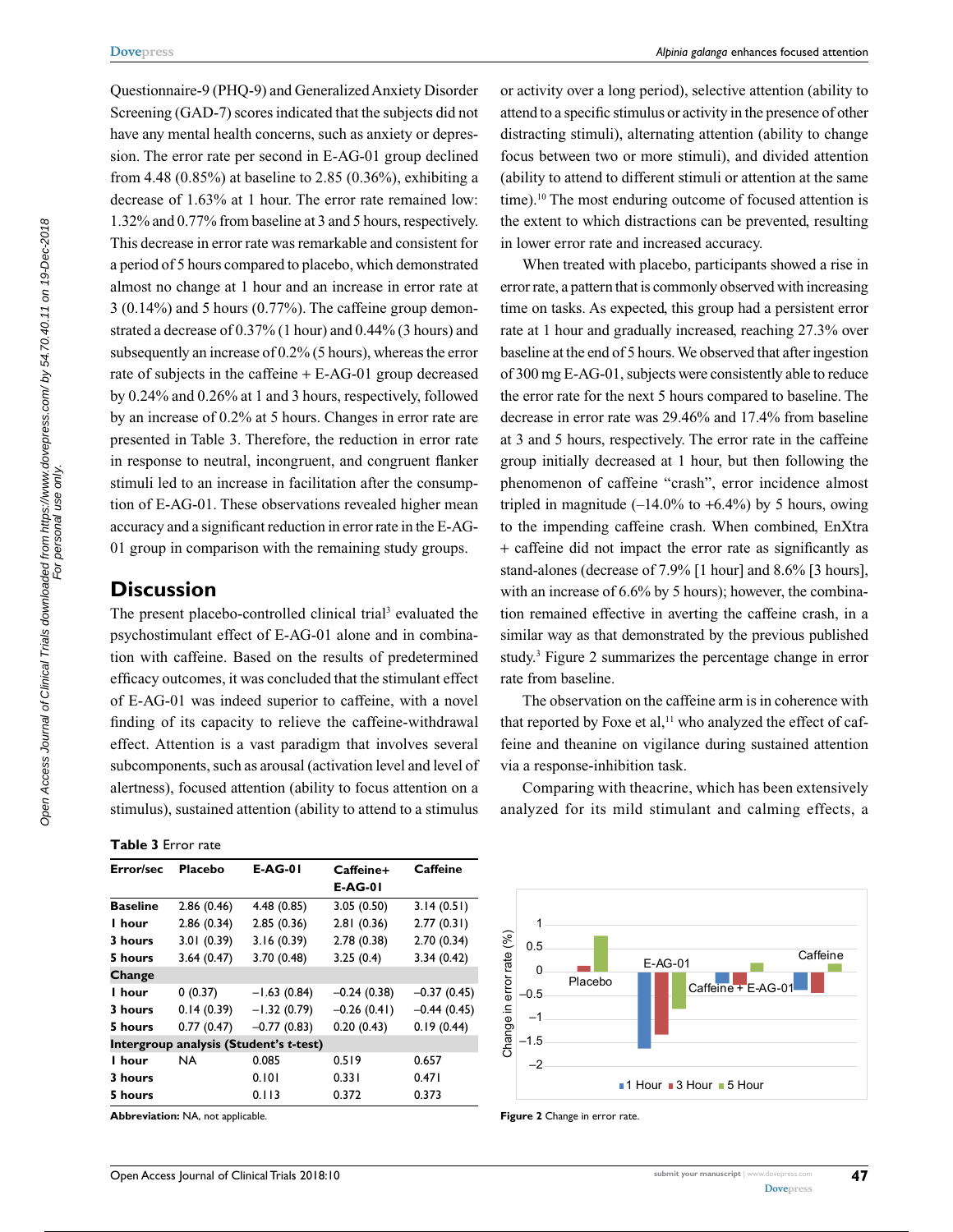similar study assessed the effect of theacrine on reaction time in comparison with caffeine. The findings concluded that neither theacrine nor caffeine improved reaction time in a statistically significant manner, though subjective improvement in alertness and focus was observed. In addition, it has been reported that such positive effects on response time and accuracy can favorably influence complex decision-making and ability to solve problems.12,13 As such, applying the same analogy, it can be postulated that E-AG-01 can be beneficial in improving speed and accuracy during performance tasks that demand quick judgment and problem resolution.

Also, caffeine has been studied extensively with electroencephalography to prove that it is capable of improving vigilance by reducing tonic  $\alpha$ -band activity in the frontoparietal region up to 85 minutes after its ingestion.14,15 Similarly, it can be postulated that EnXtra might be enhancing focused and selective attention by reduction in α-band power in the associated cerebral regions. This postulation can be confirmed by a prospective imagingbased investigation.

Generally, evaluation of a study outcome should be done in terms of both clinical relevance and statistical significance. Where the end point for interventional and placebo arms lacks sufficient statistical difference (as in the current analysis), the physiological relevance of the result should be considered as to whether there is a meaningful impact of the intervention on day-to-day life. Taking this fact into account, it can be inferred that the changes in error rate in the E-AG-01 group (–29.46% [3 hours] and  $-17.4\%$  [5 hours]) and the placebo group (4.9% [3 hours] and 26.9% [5 hours]) are certainly clinically relevant. As the error rate correlated inversely with mental performance, these results further confirm the superior effect of E-AG-01 over placebo.

As mentioned in the previous publication of our pilot screening study (Sivanandan and Pimple, unpublished data, 2018), E-AG-01, a water-soluble *A. galanga* extract, has shown capability to improve mental alertness. Also, as evident from the current data, enhanced focused attention following EnXtra administration may lead to better information-processing speed, which could be due to increased stimulating-neurotransmitter levels<sup>16</sup> and enhanced cell signaling by the water-soluble phytoconstituents of *A. galanga*. Therefore, it can be postulated that EnXtra may help enrich an individual's cognitive functions as well. This indeed serves as an efficacy outcome for prospective studies.

# **Conclusion**

This supplemental analysis clearly demonstrates an improvement in task accuracy, as evidenced by the sustained attenuation of error rate after consumption of E-AG-01. Also, this beneficial effect was exhibited without any response speed– accuracy tradeoff (highest increase in alertness score proven in earlier published results). Therefore, it can be inferred that the consumption of E-AG-01 leads to faster and more focused processing of relevant information with an improvement in the brain's ability to concentrate for longer periods of time, rendering it efficient during demanding tasks.

# **Data sharing statement**

Data is confidential, however, can be provided upon request. Enovate Biolife grants permission to the journal to share minimal raw data (raw-data sheet) with interested researchers after an indication to the corresponding author.

# **Acknowledgments**

We are thankful to Mr Jin Fan<sup>4</sup> for granting us the permission to use the standardized ANT software for our research purpose. We thank Dr Mark S Mennemeier for providing his scientific input on study conceptualization and design. We further extend our thanks to the study team of Vedic Life Sciences for their work in the study and assistance in data collection. We also thank Mr Jayesh Chaudhary and Mrs Rekha Patel for their interest in this study and for granting permission to publish. The authors are grateful to Enovate Biolife for financial support. We would also like to thank Dr Surekha Pimple for her substantial involvement in manuscript preparation.

# **Author contributions**

By submitting this manuscript, the author takes full responsibility for the integrity and accuracy of research, adherence to ethics standards, including the approval of the study by the ethics committee, respect of copyright, and absence of plagiarized ideas, text, and graphics. The study was conceptualized and designed by SS. The manuscript was prepared and refined through the efforts of the listed author. SS agrees to be accountable for all aspects of the work to ensure that questions related to the accuracy or integrity of any part of the work are investigated appropriately and resolved. SS read and approved the final manuscript for publication.

# **Disclosure**

Enovate Biolife funded the trial, provided the investigational products, and approved the manuscript submission to this journal. E-AG-01 is an *A. galanga* proprietary extract from